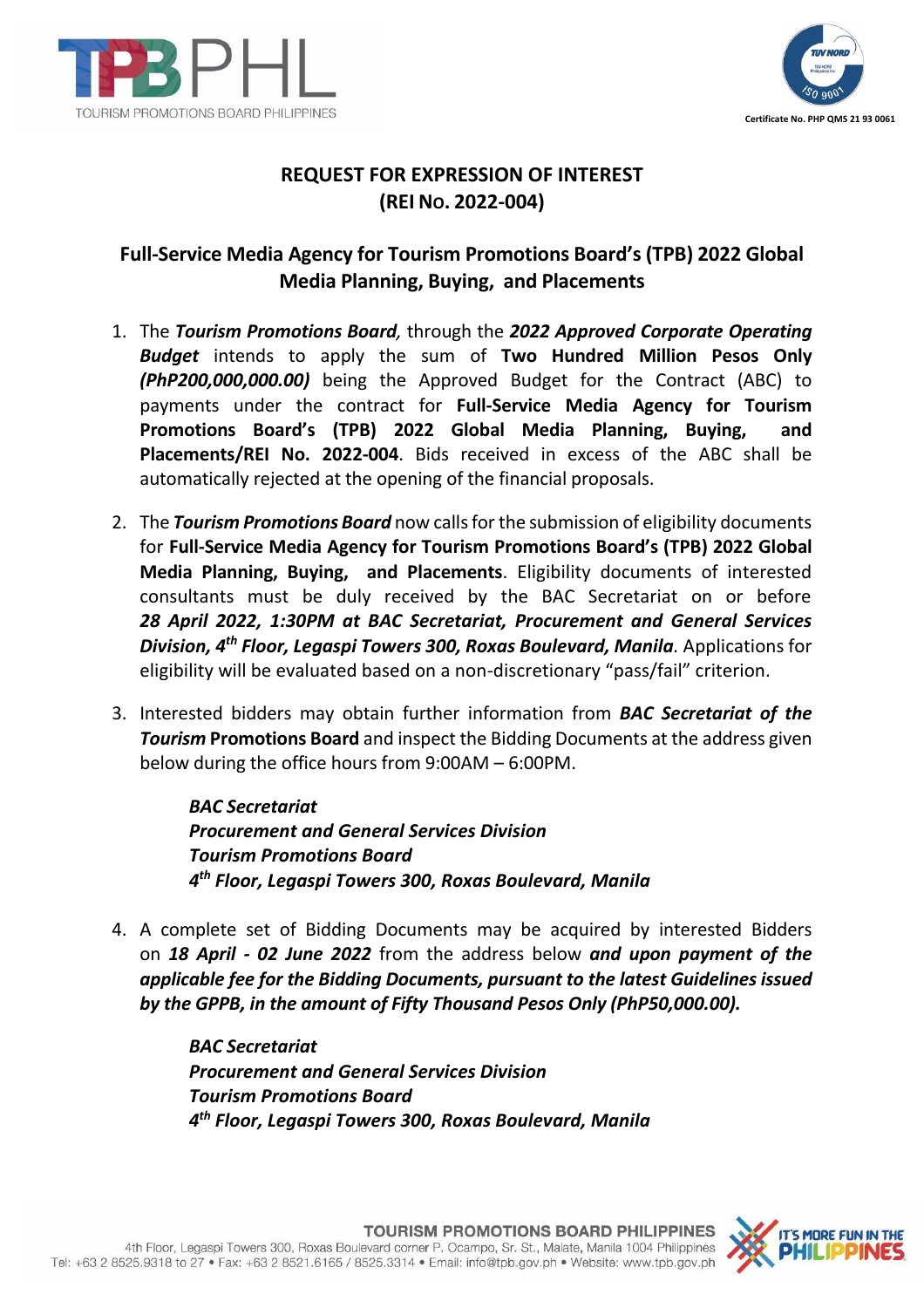It may also be downloaded free of charge from the website of the Philippine Government Electronic Procurement System (PhilGEPS) and the website of the Procuring Entity*,* provided that Bidders shall pay the applicable fee for the Bidding Documents not later than the submission of their bids.

5. The BAC shall draw up the short list of consultants from those who have submitted Expression of Interest, including the eligibility documents, and have been determined as eligible in accordance with the provisions of Republic Act 9184 (RA 9184), otherwise known as the "Government Procurement Reform Act", and its Implementing Rules and Regulations (IRR). The short list shall consist of *five (5) prospective bidders* who will be entitled to submit bids. The criteria and rating system for short listing with a passing score of 80% is as follows:

| <b>CRITERIA</b> |                                                             | <b>PERCENT</b> |
|-----------------|-------------------------------------------------------------|----------------|
|                 |                                                             | <b>WEIGHT</b>  |
|                 | Applicable Experience of the Consultant/Consulting Firm (5) | 60%            |
|                 | Years)                                                      |                |
| II.             | Qualification of Principal and Key Personnel of the         | 30%            |
|                 | Consultant who may be assigned to the project               |                |
| Ш.              | <b>Current Workload Relative to Capacity</b>                | 10%            |
|                 | TOTAL                                                       | 100%           |
|                 |                                                             |                |

6. Bidding will be conducted through open competitive bidding procedures using nondiscretionary "pass/fail" criterion as specified in the IRR of RA 9184.

Bidding is restricted to Filipino citizens/sole proprietorships, cooperatives, and partnerships or organizations with at least sixty percent (60%) interest or outstanding capital stock belonging to citizens of the Philippines.

- 7. The Procuring Entity shall evaluate bids using the *Quality-Cost Based Evaluation/Selection (QCBE/QCBS*). The Procuring Entity shall indicate the weights to be allocated for the Technical and Financial Proposals. The criteria and rating system for the evaluation of bids shall be provided in the Instructions to Bidders.
- 8. The contract shall be completed within **six (6) months** to commence from the date of the Consultant's receipt of the Notice to Proceed.
- 9. The *Tourism Promotions Board* reserves the right to reject any and all bids, declare a failure of bidding, or not award the contract at any time prior to contract award in accordance with Section 41 of RA 9184 and its IRR, without thereby incurring any liability to the affected bidder or bidders.